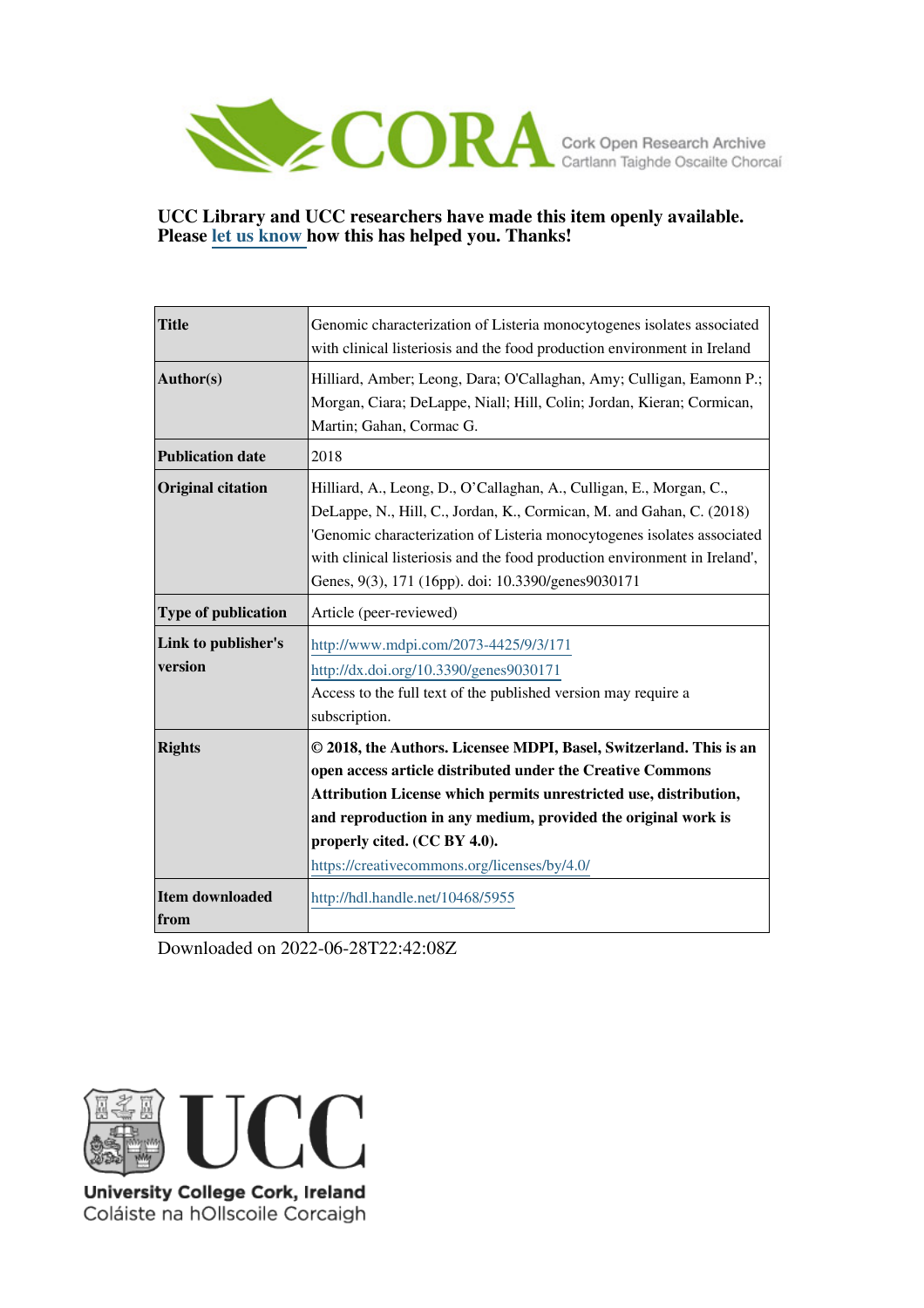



## **Supplementary Materials for Genomic Characterization of** *Listeria monocytogenes* **Isolates Associated with Clinical Listeriosis and the Food Production Environment in Ireland**

**Amber Hilliard, Dara Leong, Amy O'Callaghan, Eamonn P. Culligan, Ciara A. Morgan, Niall DeLappe, Colin Hill, Kieran Jordan, Martin Cormican and Cormac G.M. Gahan**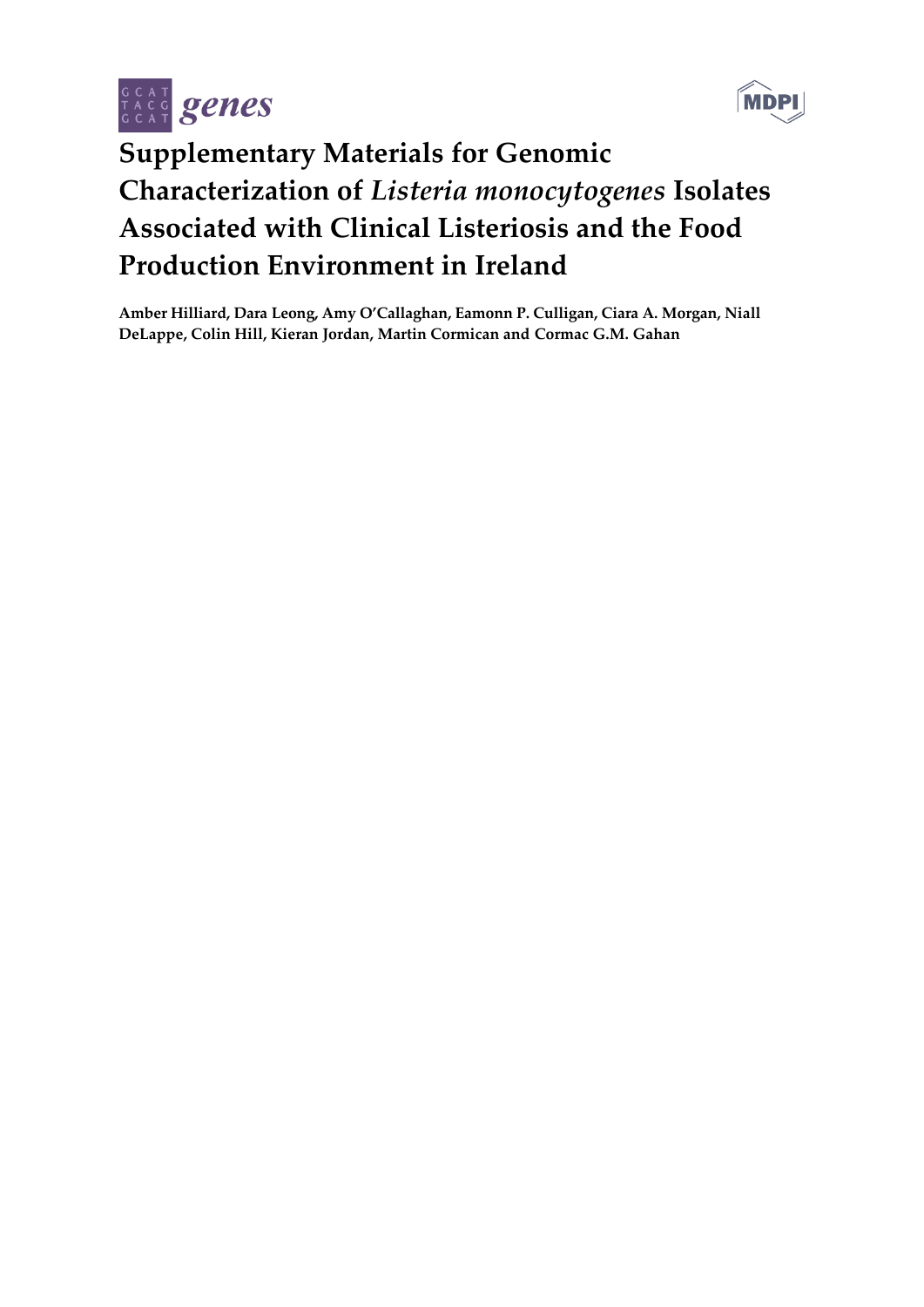| Isolate           | L2113        | L <sub>2259</sub> | L970         | 130026       | 130029       | 130032         | 130033           | 130042       | 130058       | 140025       | 140030       | 140031           | 140033         | 150004         | 150005       | 150012           | 150013       | F2365*           |
|-------------------|--------------|-------------------|--------------|--------------|--------------|----------------|------------------|--------------|--------------|--------------|--------------|------------------|----------------|----------------|--------------|------------------|--------------|------------------|
| L2113             | $\mathbf{0}$ | 5434              | 56           | 50           | 56           | 43             | 5428             | 175          | 5406         | 247          | 5392         | 57               | 58             | 5429           | 5417         | 5405             | 5091         | 162              |
| L2259             | 5434         | $\mathbf{0}$      | 5440         | 5434         | 5442         | 5431           | 101              | 5437         | 5780         | 5505         | 5312         | 5441             | 5442           | 60             | 5795         | 5783             | 5509         | 5418             |
| L970              | 56           | 5440              | $\mathbf{0}$ | 56           | 62           | 51             | 5434             | 185          | 5412         | 251          | 5398         | 61               | 62             | 5435           | 5423         | 5413             | 5097         | 170              |
| MO130026          | 50           | 5434              | 56           | $\mathbf{0}$ | 46           | 41             | 5428             | 177          | 5406         | 244          | 5392         | 53               | 48             | 5429           | 5417         | 5405             | 5091         | 162              |
| MO132009          | 56           | 5442              | 62           | 46           | $\mathbf{0}$ | 47             | 5436             | 185          | 5414         | 253          | 5400         | 59               | 54             | 5437           | 5425         | 5415             | 5099         | 170              |
| MO130032          | 43           | 5431              | 51           | 41           | 47           | $\overline{0}$ | 5425             | 172          | 5403         | 242          | 5389         | 48               | 49             | 5426           | 5414         | 5404             | 5088         | 159              |
| MO130033          | 5428         | 101               | 5434         | 5428         | 5436         | 5425           | $\boldsymbol{0}$ | 5431         | 5771         | 5499         | 5305         | 5435             | 5436           | 95             | 5786         | 5774             | 5501         | 5412             |
| MO130042          | 175          | 5437              | 185          | 177          | 185          | 172            | 5431             | $\mathbf{0}$ | 5409         | 250          | 5395         | 186              | 187            | 5432           | 5420         | 5410             | 5092         | 137              |
| MO130058          | 5406         | 5780              | 5412         | 5406         | 5414         | 5403           | 5771             | 5409         | $\mathbf{0}$ | 5477         | 5849         | 5413             | 5414           | 5773           | 91           | 77               | 5587         | 5388             |
| MO140025          | 247          | 5505              | 251          | 244          | 253          | 242            | 5499             | 250          | 5477         | $\mathbf{0}$ | 5463         | 252              | 253            | 5500           | 5488         | 5478             | 5162         | 233              |
| MO140030          | 5392         | 5312              | 5398         | 5392         | 5400         | 5389           | 5305             | 5395         | 5849         | 5463         | $\mathbf{0}$ | 5399             | 5400           | 5306           | 5862         | 5850             | 5665         | 5372             |
| MO140031          | 57           | 5441              | 61           | 53           | 59           | 48             | 5435             | 186          | 5413         | 252          | 5399         | $\boldsymbol{0}$ | 59             | 5436           | 5424         | 5414             | 5098         | 171              |
| MO140033          | 58           | 5442              | 62           | 48           | 54           | 49             | 5436             | 187          | 5414         | 253          | 5400         | 59               | $\overline{0}$ | 5437           | 5425         | 5415             | 5099         | 172              |
| MO150004          | 5429         | 60                | 5435         | 5429         | 5437         | 5426           | 95               | 5432         | 5773         | 5500         | 5306         | 5436             | 5437           | $\overline{0}$ | 5788         | 5776             | 5502         | 5413             |
| MO150005          | 5417         | 5795              | 5423         | 5417         | 5425         | 5414           | 5786             | 5420         | 91           | 5488         | 5862         | 5424             | 5425           | 5788           | $\mathbf{0}$ | 100              | 5605         | 5397             |
| MO150012          | 5405         | 5783              | 5413         | 5405         | 5415         | 5404           | 5774             | 5410         | 77           | 5478         | 5850         | 5414             | 5415           | 5776           | 100          | $\boldsymbol{0}$ | 5590         | 5389             |
| MO150013          | 5091         | 5509              | 5097         | 5091         | 5099         | 5088           | 5501             | 5092         | 5587         | 5162         | 5665         | 5098             | 5099           | 5502           | 5605         | 5590             | $\mathbf{0}$ | 5069             |
| F2365*            | 162          | 5418              | 170          | 162          | 170          | 159            | 5412             | 137          | 5388         | 233          | 5372         | 171              | 172            | 5413           | 5397         | 5389             | 5069         | $\boldsymbol{0}$ |
| min: 41 max: 5862 |              |                   |              |              |              |                |                  |              |              |              |              |                  |                |                |              |                  |              |                  |

**Supplementary Table S1** Number of single nucleotide polymorphisms identified when serotype 4b strains were compared, using F2365 as a reference genome.

\* Reference strain